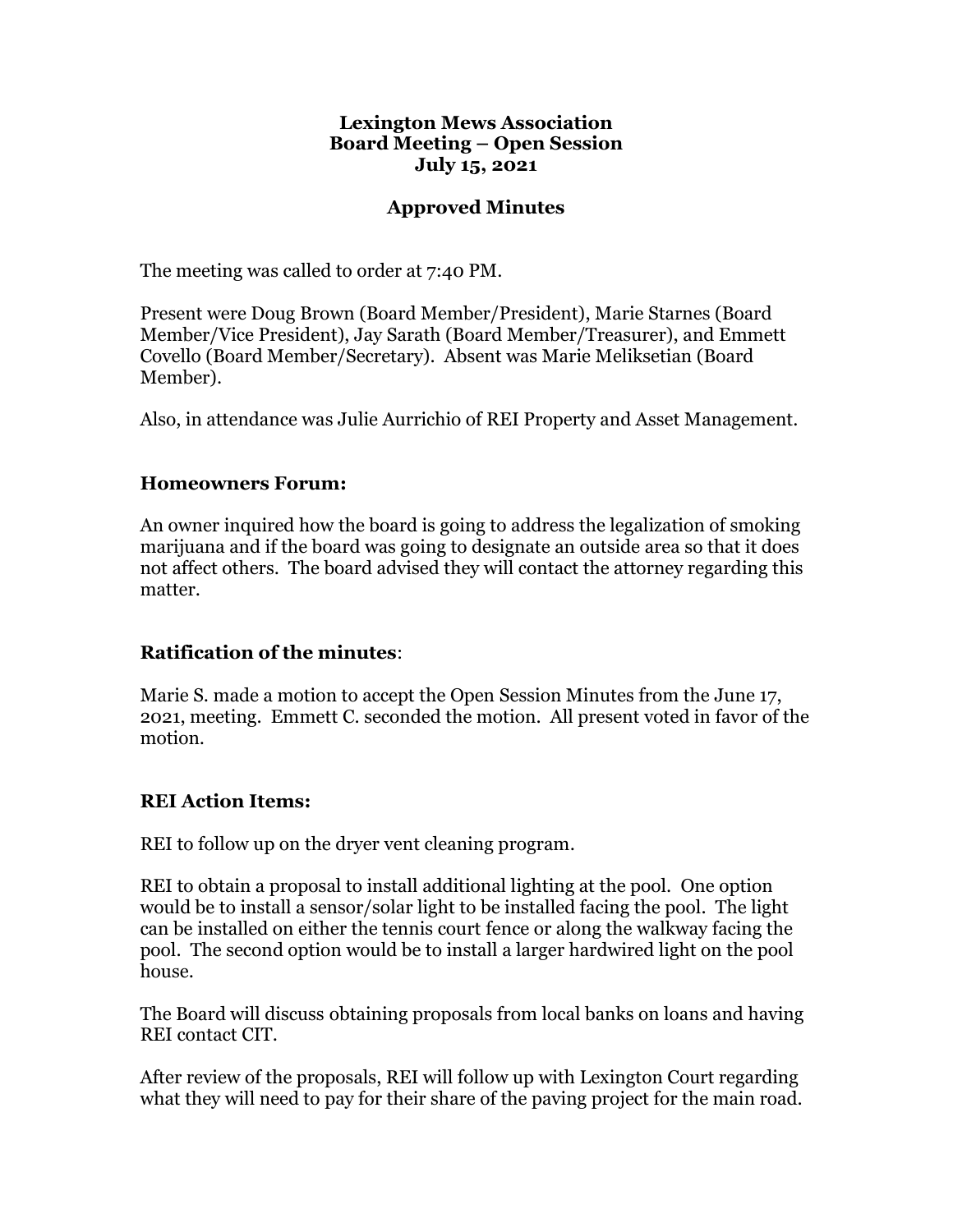It was noted, the associations insurance expires 7/28/21. REI to follow up with Bouvier and Hodge regarding their proposals. Once the insurance is renewed, a notice should be sent to all owners thanking them for their cooperation and assistance in complying with the precautionary measures taken (plumbing inspection/repairs and dryer vent cleaning) to help minimize the premium increase.

REI to follow up with Shoreline Pool and having the flow gate installed

REI to follow up with Sunburst Landscaping regarding the approved work to cover tree roots. Board wants to be sure he understands that any covering should not be installed higher than the roots. Bartlett Tree had explained that the tree roots become exposed when they need oxygen.

It was noted that the column of bricks (broken side) should be replaced at Unit 2501 with a color as close as possible to the existing bricks. The bricks removed should be stored in the pool house for use in the future when just small repairs are needed at other units.

REI to review the Sunburst invoices for landscaping and snow and confirm what extra charges were paid and what exactly they were for.

### **Financials:**

REI to review the general ledger for capital contributions and determine why the amount is equal to common fee amounts.

REI to confirm plumbing inspection invoices and the dryer vent invoices were coded to special project.

### **Proposals**:

Emmett S. made a motion to approve the Bartlett Tree proposal of \$3,840 for tree trimming. Jay S. seconded the motion. All present voted in favor of the proposal.

REI to advise Bartlett Tree that additional trees will need to be taken down and ask if they can revise their proposal once those trees are determined and provide a winter discount.

Marie S. made a motion to approve the DBO power washing proposal in the amount of \$2,925.45. Doug B. seconded the motion. All present voted in favor of the proposal.